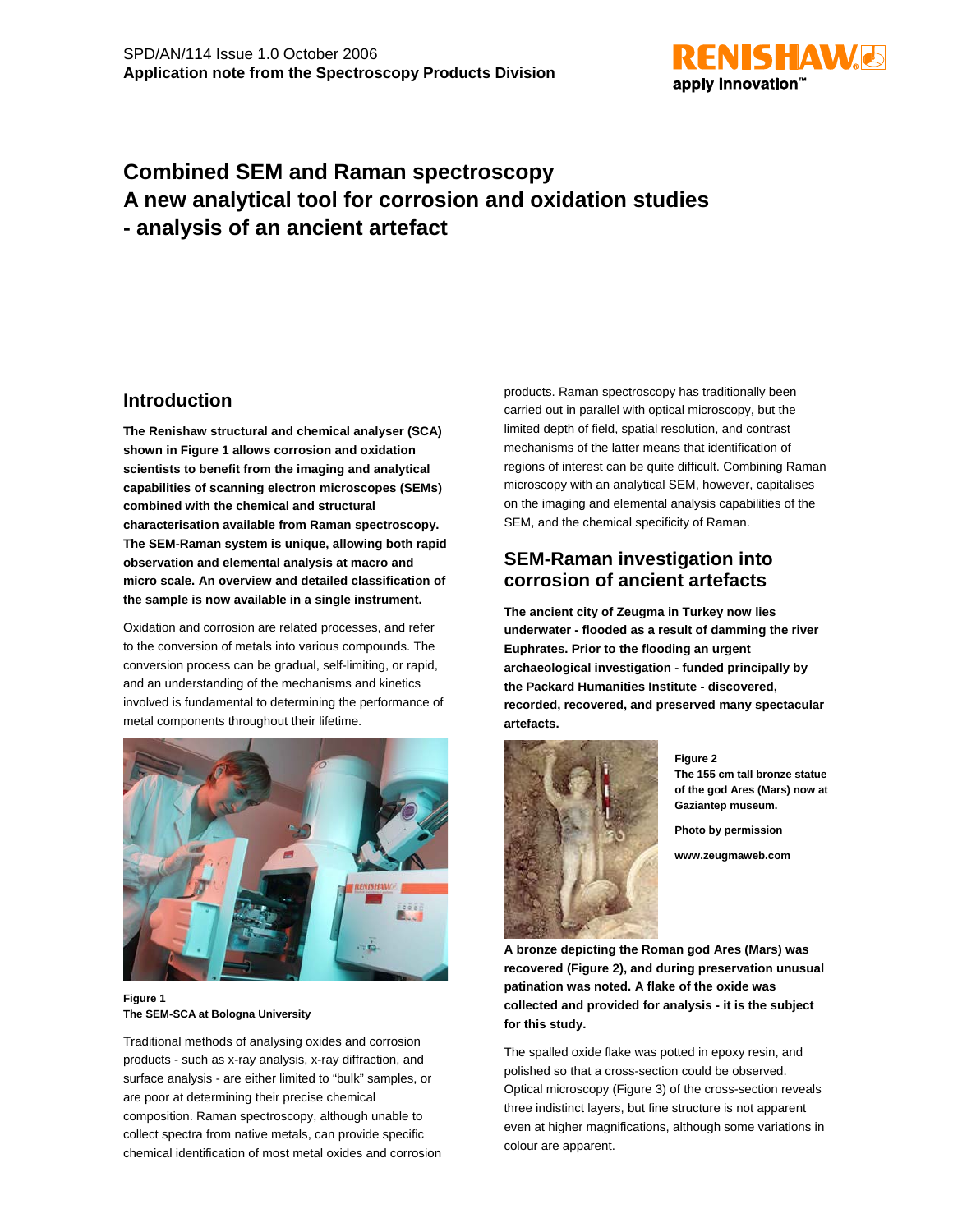

#### **Figure 3**

**Optical micrograph of the spalled oxide flake (5x objective)**



### **Figure 4**

#### **Backscattered electron image of the oxide flake – pseudocoloured for clarity**

Since the sample was non-conductive and uncoated it was examined using low vacuum SEM - in this mode the SEM image contrast is the result of variation in mean atomic number. Figure 4 shows the SEM image of the oxide flake (pseudo-coloured for clarity), and Figure 5 shows the area that was selected for examination using x-ray analysis and Raman spectroscopy.



#### **Figure 5**

**Backscattered electron image of the area selected for analysis**

X-ray mapping (Figure 6) reveals three principal layers within the flake all of which contain oxygen to varying degrees:

- A copper-rich [top] layer that was originally in contact with the metallic bronze, with areas rich in calcium
- An oxide rich [middle] layer that also contained significant levels of chlorine in places, and calcium at the interface with the lead layer
- A lead-rich [bottom] layer the outermost layer in contact with soil

X-ray mapping is a fast and convenient way of determining the spatial distribution of the elements within a sample. Insensitivity to light elements and the difficulties of stoichiometry-based quantification, however, mean chemical identification of oxides and corrosion products must be regarded with caution.





LV-SEM BE image **Oxygen x-ray map** 







**Copper x-ray map Lead x-ray map**





**Chlorine x-ray map Calcium x-ray map**

**Figure 6**

**X-ray maps collected from the area shown in Figure 5**

In contrast, Raman spectroscopy is able to determine the chemical composition unambiguously and was used to probe regions of interest identified by the x-ray mapping.





**Figure 8 Raman spectra from the areas shown in Figure 6**

X-ray analysis of region A shown in Figure 7 showed it contained Pb, O, and C. A Raman spectrum (blue in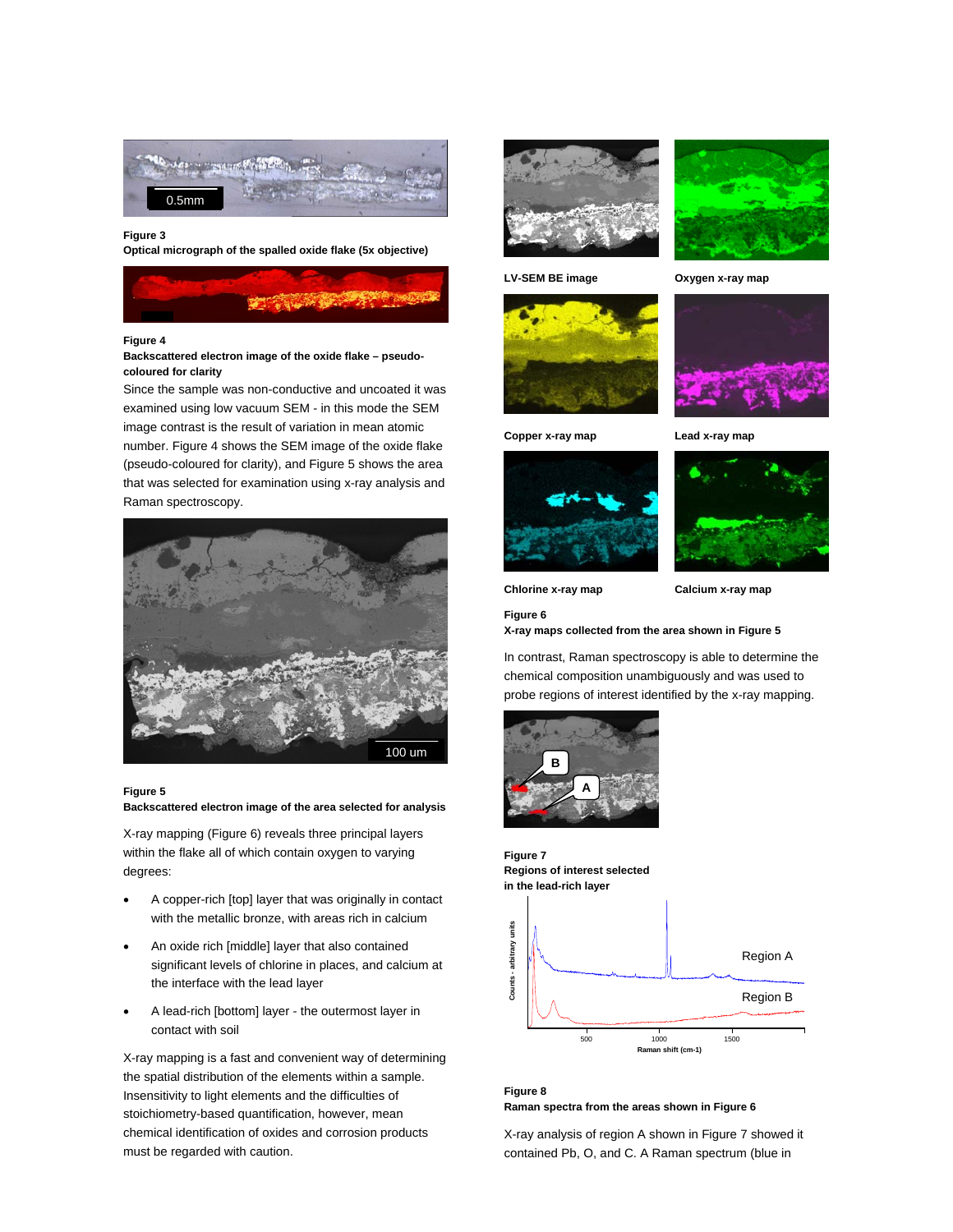

Figure 8) collected from the region is identifies it as **cerrusite** - lead carbonate Pb(CO)<sub>3</sub>. There are also weak bands from carbon at 1400  $cm^{-1}$  and 1500  $cm^{-1}$ .

The x-ray spectrum from the region B showed it contained mainly Pb, and O, with small amounts of C, Si, Ca, and Cu. The Raman spectrum (in red in Figure 8) from the region identified it as **lead dioxide** (PbO<sub>2</sub>).



**Figure 9 Regions of interest selected in the oxide-rich layer**





X-ray analysis from region C in Figure 9 detected Cu, C and O. A Raman spectrum (blue in Figure 10) from the region identified it as **malachite** - CuCO<sub>3</sub>.Cu(OH)<sub>2</sub>.

X-ray analysis from region D in Figure 9 detected only Cu, Cl, and O. The Raman spectrum (red in Figure 10) from the region identified it as **atacamite** - CuCl<sub>2</sub>.3Cu(OH)<sub>2</sub>.



**Figure 11 Regions of interest in the oxide and copper-rich layers**

X-ray analysis from the region E in Figure 11 detected Cu and O. The Raman spectrum (blue in Figure 12) from a point within the region identified it as **cupric oxide** – CuO.

The x-ray spectrum from the region F in Figure 11 indicated it contained mainly Ca, C and O but with some Si, Pb, and Cu. The Raman spectrum (red in Figure 12) from the region identified it as **aragonite** - CaCO<sub>3</sub>.



**Figure 12 Raman spectra from the areas shown in Figure 11**

During preservation, the conservator noted the unusual colouration of this sample. Normally bronzes form a *patina* comprising copper oxide and malachite (the latter gives the characteristic green colour).

The sample exhibits layers consistent with normal patination - copper oxide (closest to the native metal), capped with a malachite and atacamite layer (hydrated copper carbonate and chloride respectively).

There is also a lead-rich outer layer, which contains aragonite (CaCO<sub>3</sub>) and carbon inclusions  $-$  this is unusual.

Bronze is an alloy comprising copper and tin, but in ancient times it would also typically contain up to 20% lead. The lead does not enter into solid solution with the copper and tin and this accounts for the outer lead-rich layer. The  $CaCO<sub>3</sub>$  inclusions and the presence of silicon are likely due to interaction with the soil in which the artefact was buried. The presence of the carbon inclusions lends credence to the theory that the city was once devastated by fire.

In this example, Raman spectroscopy carried out using NIR and VIS excitation combined with SEM observation and x-ray analysis has enabled the sample to be characterised much more quickly and thoroughly than the analytical techniques used in isolation.

X-ray analysis provides only elemental data, and although this can be quantified, the stoichiometry has to be known in advance to get the "right" answer. Whilst this approach can be effective for simple oxides, it is unreliable for hydrated compounds (atacamite -  $CuCl<sub>2</sub>.3Cu(OH)<sub>2</sub>$  for example).

Backscattered electron imaging and x-ray mapping allow regions of interest to be located quickly – many of these are simply not visible to an optical microscope. The regions can then be chemically characterised using *in situ* Raman spectroscopy, and the identification can be crossreferenced and verified by comparison with the elemental data from EDS.